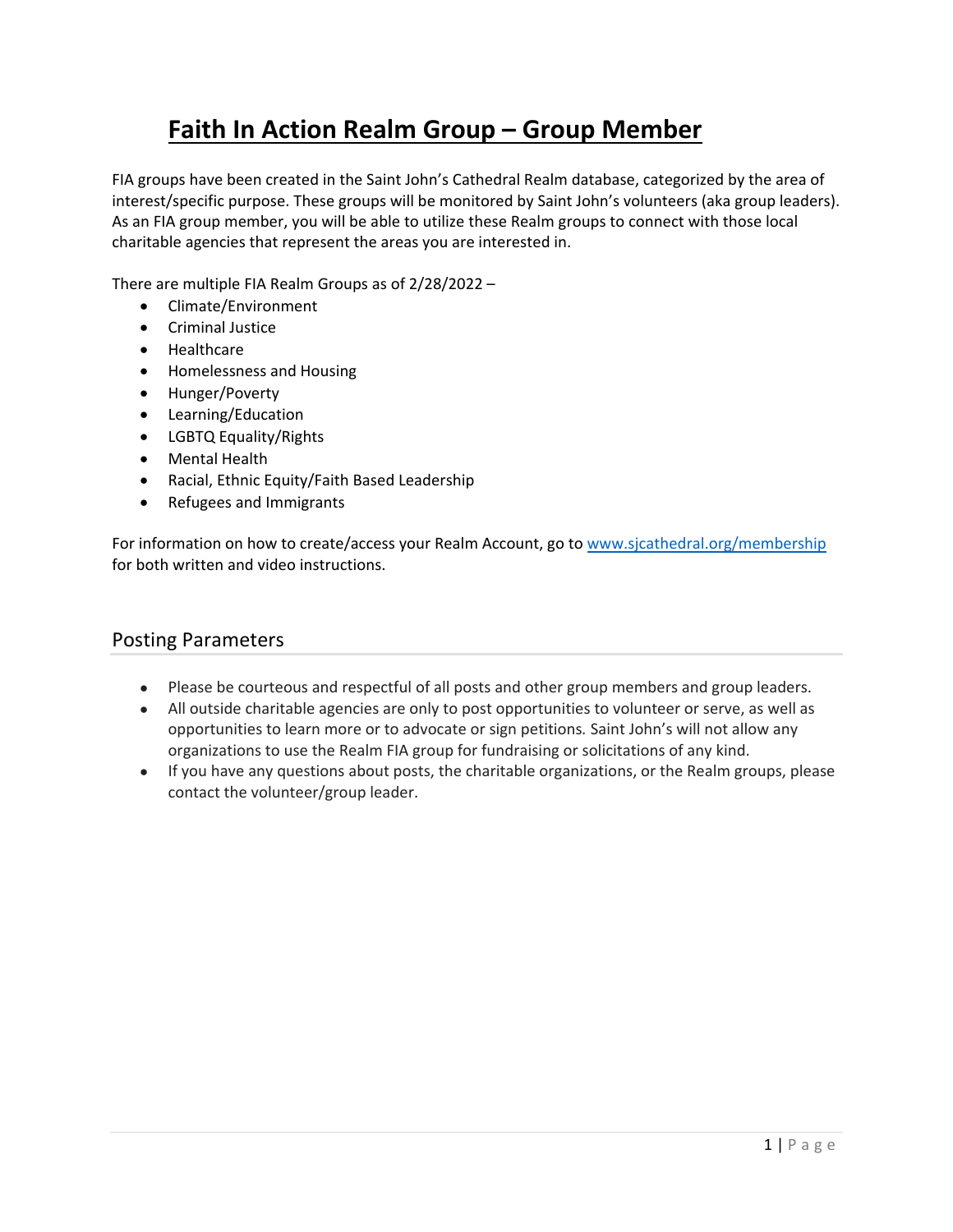# **Locate the FIA Groups and Request to be a Member**

You will not have automatic access to any of the Realm groups. You must first request to be a member of each group that you would like to join. You may join more than one group.

- 1. Sign into your Realm account ‐ https://onrealm.org/SaintJohnsCathedralDen/
- 2. Click on Groups in the menu on the left side of your screen. Select **Find Groups**
- 3. When the **Find Groups** screen appears *What type of group are you looking for?* Select **Service**
- 4. Review the available FIA Groups and click on one you are interested in
- 5. In that group page, select the **Join Group** button.
- 6. A window pop‐up appears to prompt you to send the request. Click on **Send Request**
- 7. Your request is now pending. When a group leader approves your request, you will receive an email to your personal email address that is tied into your Realm account.
- 8. To join multiple groups, repeat steps 2 through 6 for those other groups.

### **Overview ‐ FIA Realm Groups**

- 1. **Notification** Settings Once you receive access to your FIA groups, it is a good idea to review and set up your settings
- 2. **Communications –** All group communications are located here, found in the menu on the left side of your screen.
	- a. **News** Similar to an online bulletin board, the Newsfeed is where group leaders/charitable agencies will create posts and upload photos that display to everyone in the group. News under the Communications section will show all posts from all groups that you are a member of.
	- b. **Inbox Messaging** You can receive and respond to internal messages. You cannot create messages in groups. Inbox under the Communications section will show all messages from all groups that you are member of.
	- c. **Chat** When you need to communicate something quickly or start an interactive discussion with group leaders or other members, you can use Realm chat.
- 3. **Groups** Found in the menu on the left side of your screen. Select the group name to access the information for that group.
	- a. Name of the Group will be at the top of the page
	- b. The **News** tab will show all posts for that group. **Please do not create your own posts unless directed to do so by a group leader.**
	- c. **Participants** tab to view the members of the group
	- d. **Files** tab ‐ attachments to Posts or Photo posts will be located here for all members to access
	- e. **Attendance** tab **Not utilizing at this time**
	- f. **Info** tab a summary about the group. Includes links to the group leaders (aka the Cathedral volunteers for that group).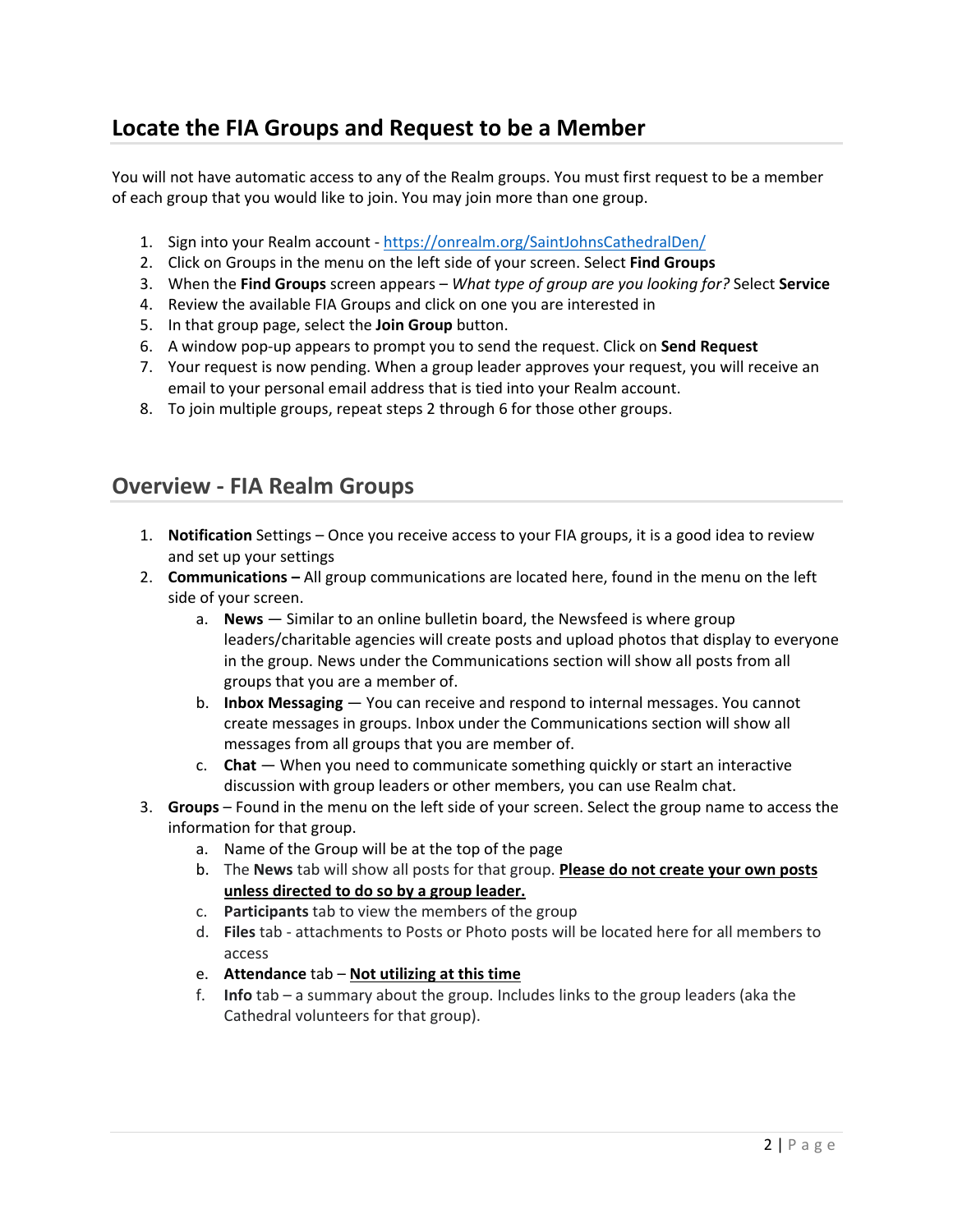# **Manage Notification Settings**

You can choose which groups you receive notifications from and how you receive those notifications. You can also manage your email address and Daily Digest email settings. If you turn on the Daily Digest, you will receive an automatic email with newsfeeds posts from your groups.

- 1. In your Realm account, in the top-right corner, click the down arrow by your name/initials, then select **Notification Settings**.
- 2. If you want to change your email address to receive notifications, click . This also changes your email address for your account.
	- $\circ$  It is here that you can also unsubscribe from all newsfeed and inbox email notifications. Keep in mind this would completely disable all group communications, including all posts and communications with group leaders internally in Realm.
- 3. To change notification settings for a group, click  $\vee$  next to the group name. Then, select the type of notifications you would like to receive. A checkmark in the box means you will receive notifications. Leaving the box blank means you will not receive notifications.

### **Communications and Groups – Newsfeed**

The Newsfeed is content created by the charitable agencies or the group leaders. You can think of this like a bulletin board where people pin things up for everyone in your group to see. You can view these posts in both the Communications and Groups sections. In Communications, you will see all posts for all groups you are members of. In Groups, you will only see the posts for the specific group you are in at that time.

**\*We ask that group members do not create their own posts. If you wish to contact a group leader/volunteer, please create a chat in the Communications section, or go the Info tab in the group and click on one of the leaders to start your communications.**

### Comment on a Newsfeed via Communications

When communications are enabled for a group, you can view the Newsfeed for that group. When other group members create posts, add photos, or make events, you can leave a comment with your thoughts if the content creator has comments turned on.

- 1. Click **Communications** > **News**.
- 2. On the post that you want to reply to, click
- 3. Enter your comment and click **Reply**.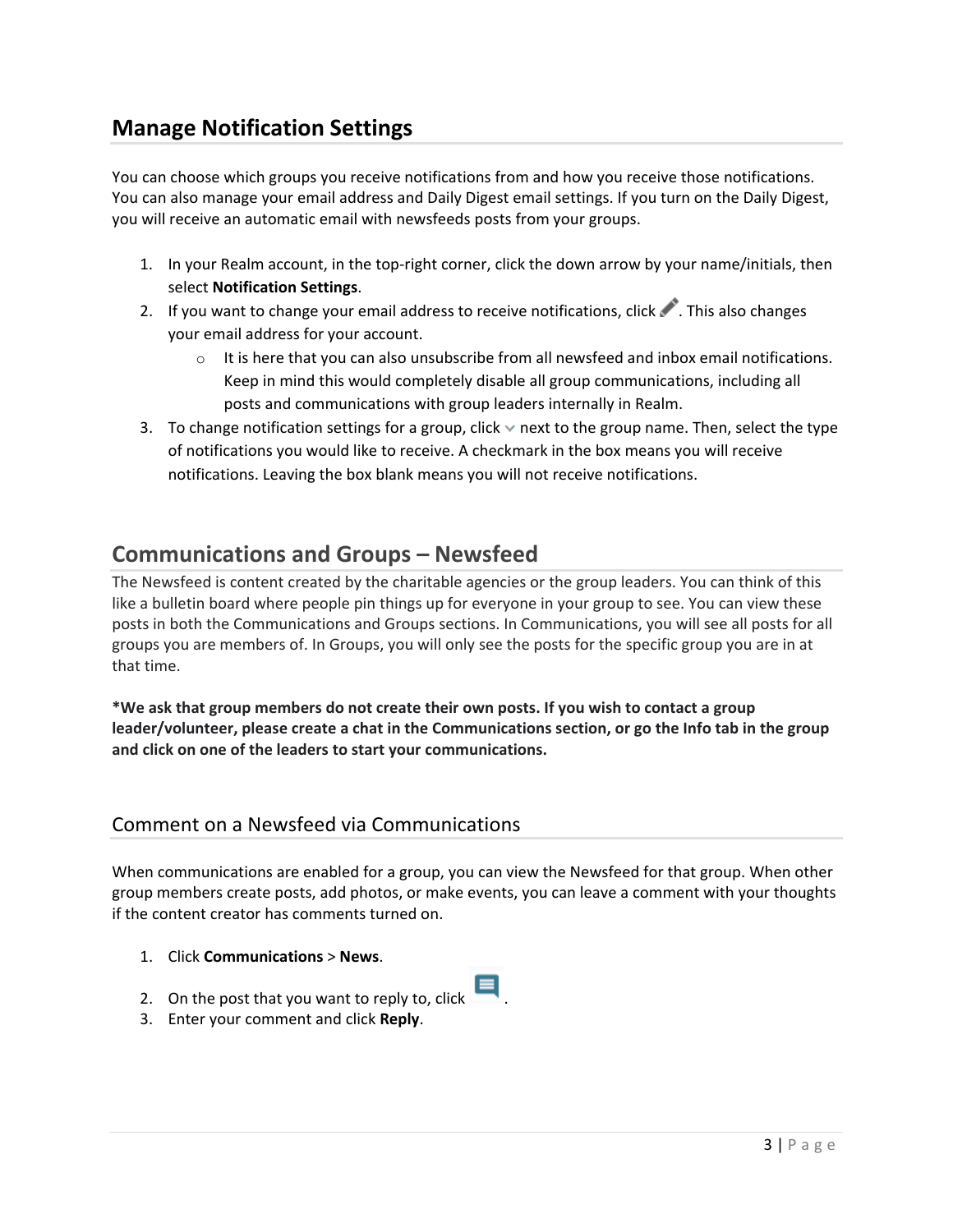### Comment on a Post via Groups

You can leave a comment on Newsfeed posts or show your support by clicking the heart icon. If the content creator has comments turned off, you are not able to reply to a post.

- 1. Click on **Groups**.
- 2. Click the group's name.
- 3. In the **News** tab, in the post that you want to reply to, click  $\blacksquare$
- 4. Enter your comment and click **Reply**.

### **Communications ‐ Inbox Messages**

The inbox is where group members can read and reply to messages that you may receive in Realm from group leaders. These messages will also go to your personal email address if your notifications are set to allow it. Only group leaders can create and send the initial messages.

### Read and Reply to an Inbox Message

When someone sends a message, you can read and reply to that message in your Realm Inbox.

- 1. Click **Communications** > **Inbox**.
- 2. Click the message you want to view.
- 3. If replies are enabled for this message, click **Start writing...**.
- 4. Enter your reply in the text box. You can customize your reply with the text tools and insert a URL link if needed.
- 5. Click **Reply**.

#### Archive an Inbox Message

When you no longer need an Inbox message, you can archive it. Archiving a message will prevent you from receiving further notifications from that discussion.

- 1. Click **Communications** > **Inbox**.
- 2. Click the message.
- 3. In the top right corner of the message, click and select **Archive**.
- 4. This moves the message to the **Archived** section of your Inbox.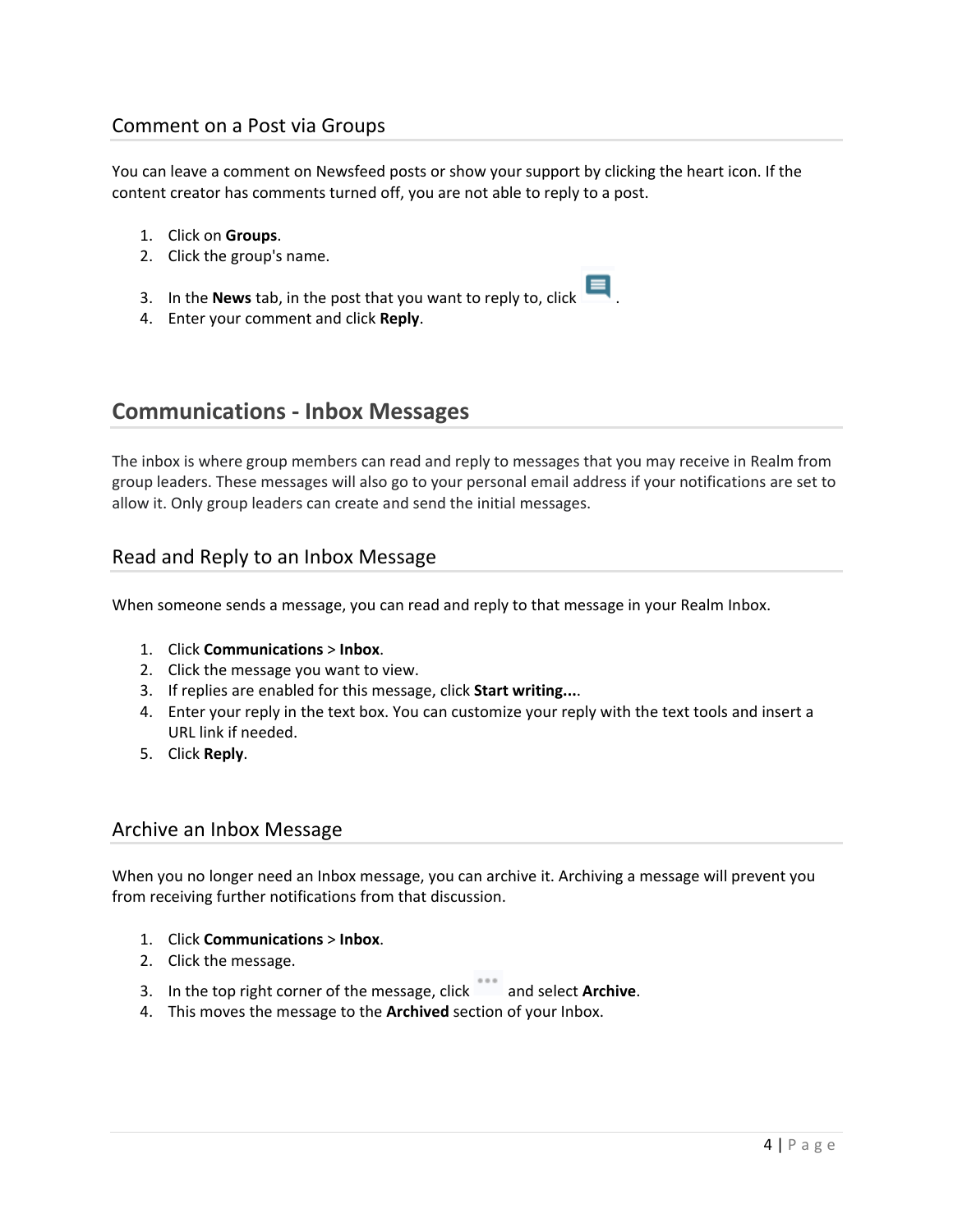### View an Archived Inbox Message

Even if you've archived a message, you can still read that message from the Archived section of your Realm Inbox.

- 1. Click **Communications** > **Inbox**.
- 2. In the top left corner of the Inbox, click **Received**.
- 3. Select **Archived** from the drop‐down menu.

### **Communications and Groups – Start a Chat Session**

Sometimes you just need to send a quick message to someone else. With Realm Chat, this allows you to hold real-time conversations with that person. When you start a new chat, you can add just one person or several people. Do note that once a chat has been started, you will not be able to add more people to the chat later on.

### Chat With Members of Group

When you start a chat, it will email the individual(s) you have included. You can access chat through either the Communications section (for one or multiple people) or within a Group (chatting with only one person).

- 1. To start a chat with one or multiple people through **Communications > Chat**
	- a) To start a new chat, click
	- b) In the To field, begin entering the name of the person you want to chat with.
	- c) Select the name from the drop-down menu. You can add more than one person to the conversation.
	- d) Enter your chat message in the Type a message field.
	- e) To add a file or image, click  $\Box$  and select the file.
	- f) To add an emoji, click  $\bigodot$  and select the emoji.
	- g) Click Send
- 2. To start a chat with one person through **Groups**, click on the group name
	- a) Go to the **Participants** tab
	- b) Click on the name of the individual you wish to chat with. If it is a group leader, you can also find them on the **Info** tab
	- c) Click on the Chat button
	- d) Enter your chat message in the Type a message field.
	- e) To add a file or image, click  $\Box$  and select the file.
	- f) To add an emoji, click  $\bigodot$  and select the emoji.
	- g) Click Send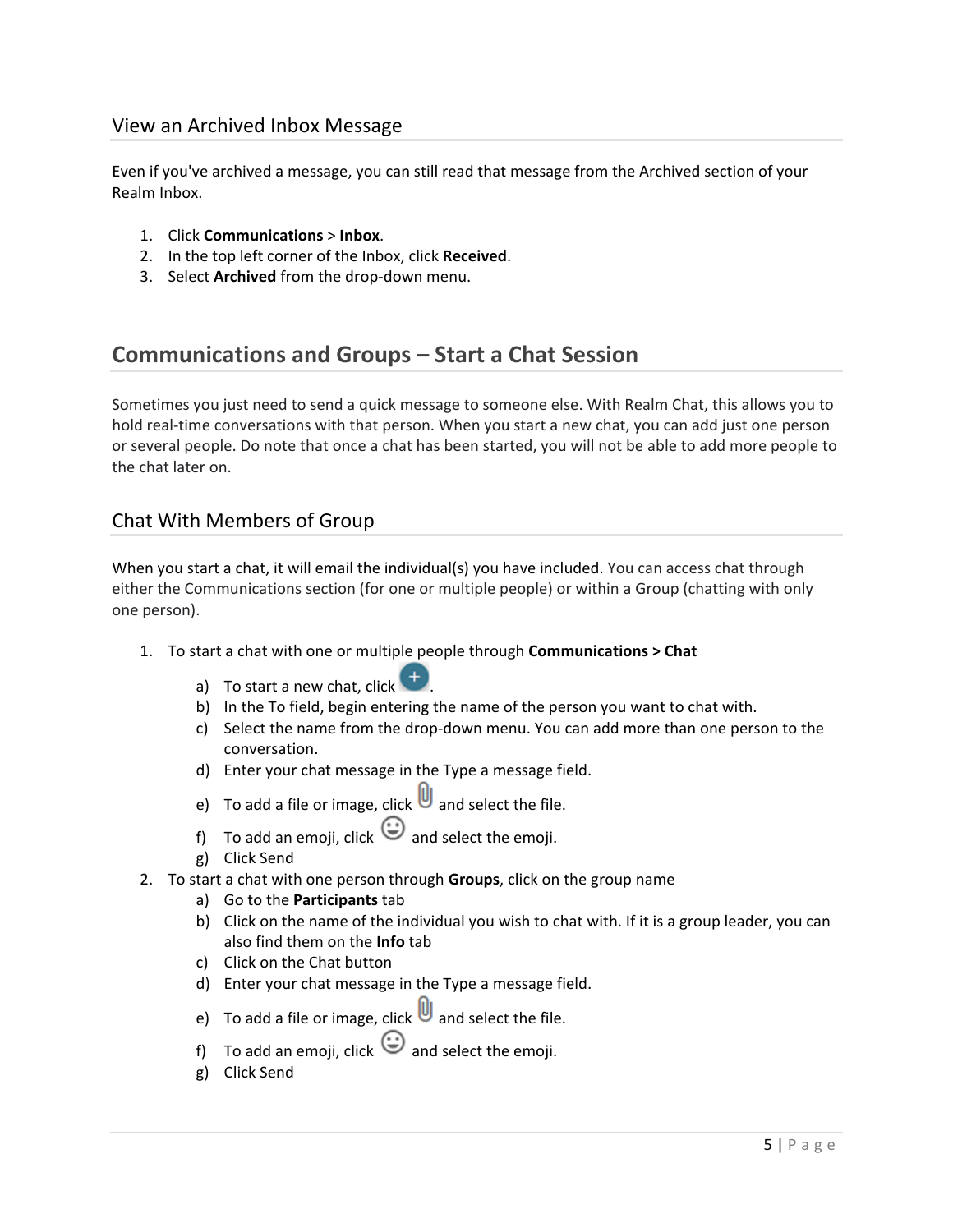### Reply to a Chat

- 1. Click **Communications** > **Chat**.
- 2. Click the chat in the **Recent** column. This displays the newest responses in the chat.
- 3. Enter your chat message in the **Type a message** field.
- 4. To add a file or image, click and select the file.
- 5. To add an emoji, click  $\bigodot$  and select the emoji.
- 6. Click **Send**.

### Archive a Chat

When you're done with a chat, you can archive it. These chat messages are available in the Archived section. You can only archive chats between individuals. Group chats cannot be archived.

- 1. Click **Communications** > **Chat**.
- 2. Click the chat in the **Recent** column.
- 3. To archive the chat, click , then select **Archive**.

### View an Archived Chat

When a chat is no longer useful, you may choose to archive it. You can always view these chat messages under the Archived section.

- 1. Click **Communications** > **Chat**.
- 2. Click **Recent**, then select **Archived** from the drop‐down menu.
- 3. To view the chat, click it in the Archived column.